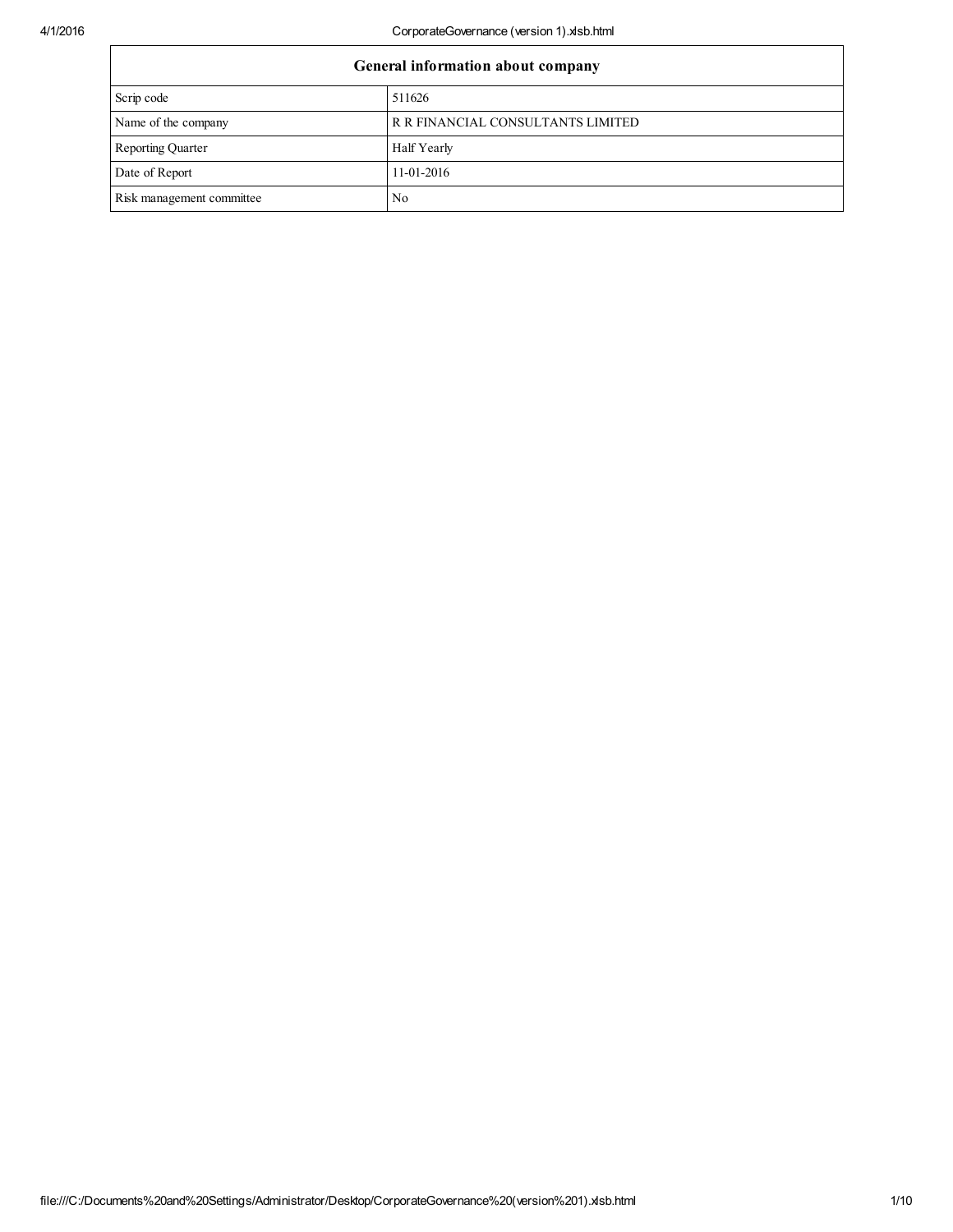|                         | Annexure I                                                 |                                      |            |            |                                                                                         |                                                                                         |                                                                                         |                                                  |                      |                                                    |                                                                                      |                                                                                                         |                                                                                                                                  |
|-------------------------|------------------------------------------------------------|--------------------------------------|------------|------------|-----------------------------------------------------------------------------------------|-----------------------------------------------------------------------------------------|-----------------------------------------------------------------------------------------|--------------------------------------------------|----------------------|----------------------------------------------------|--------------------------------------------------------------------------------------|---------------------------------------------------------------------------------------------------------|----------------------------------------------------------------------------------------------------------------------------------|
|                         | Format to be submitted by listed entity on quarterly basis |                                      |            |            |                                                                                         |                                                                                         |                                                                                         |                                                  |                      |                                                    |                                                                                      |                                                                                                         |                                                                                                                                  |
|                         |                                                            | I. Composition of Board of Directors |            |            |                                                                                         |                                                                                         |                                                                                         |                                                  |                      |                                                    |                                                                                      |                                                                                                         |                                                                                                                                  |
| Sr                      | Title<br>(Mr)<br>Ms)                                       | Name of the<br>Director              | PAN        | <b>DIN</b> | Category 1<br>(Chairperson/<br>Executive/Non-<br>Executive/<br>Independent/<br>Nominee) | Category 2<br>(Chairperson/<br>Executive/Non-<br>Executive/<br>Independent/<br>Nominee) | Category 3<br>(Chairperson/<br>Executive/Non-<br>Executive/<br>Independent/<br>Nominee) | Date of<br>appointment<br>in the<br>current term | Date of<br>cessation | <b>T</b> enure<br>of<br>director<br>(in<br>months) | No of<br>Directorship<br>in listed<br>entities<br>including<br>this listed<br>entity | Number of<br>memberships<br>in Audit/<br>Stakeholder<br>Committee(s)<br>including this<br>listed entity | No of post of<br>Chairperson in<br>Audit/ Stakeholder<br>Committee held in<br>listed entities<br>including this<br>listed entity |
|                         | Mr                                                         | <b>RAJAT</b><br><b>PRASAD</b>        | AAGPP7229J | 00062612   | Managing<br>Director                                                                    | Executive<br>Director                                                                   | Chairperson                                                                             | 31-12-2014                                       |                      | 12                                                 |                                                                                      |                                                                                                         | $\theta$                                                                                                                         |
| $\overline{c}$          | Mr                                                         | <b>MAHESH</b><br><b>CHANDRA</b>      | AABPC9779K | 01170351   | Independent<br>Director                                                                 | Non - Executive<br>Director                                                             |                                                                                         | 17-07-2000                                       |                      | 185                                                |                                                                                      |                                                                                                         | $\theta$                                                                                                                         |
| $\overline{\mathbf{3}}$ | Mr                                                         | <b>MANISH</b><br><b>AGRAWAL</b>      | AAJPA9535H | 01462779   | Promoter<br>Director                                                                    | Non - Executive<br>Director                                                             |                                                                                         | 09-12-2015                                       | $29 - 12 -$<br>2015  |                                                    |                                                                                      |                                                                                                         | $\mathbf{0}$                                                                                                                     |
| $\overline{4}$          | Mrs                                                        | <b>RITU</b><br>PRASAD                | AAFPP0299P | 02341947   | Woman Director                                                                          | Non - Executive<br>Director                                                             |                                                                                         | 31-12-2014                                       |                      | 12                                                 |                                                                                      |                                                                                                         |                                                                                                                                  |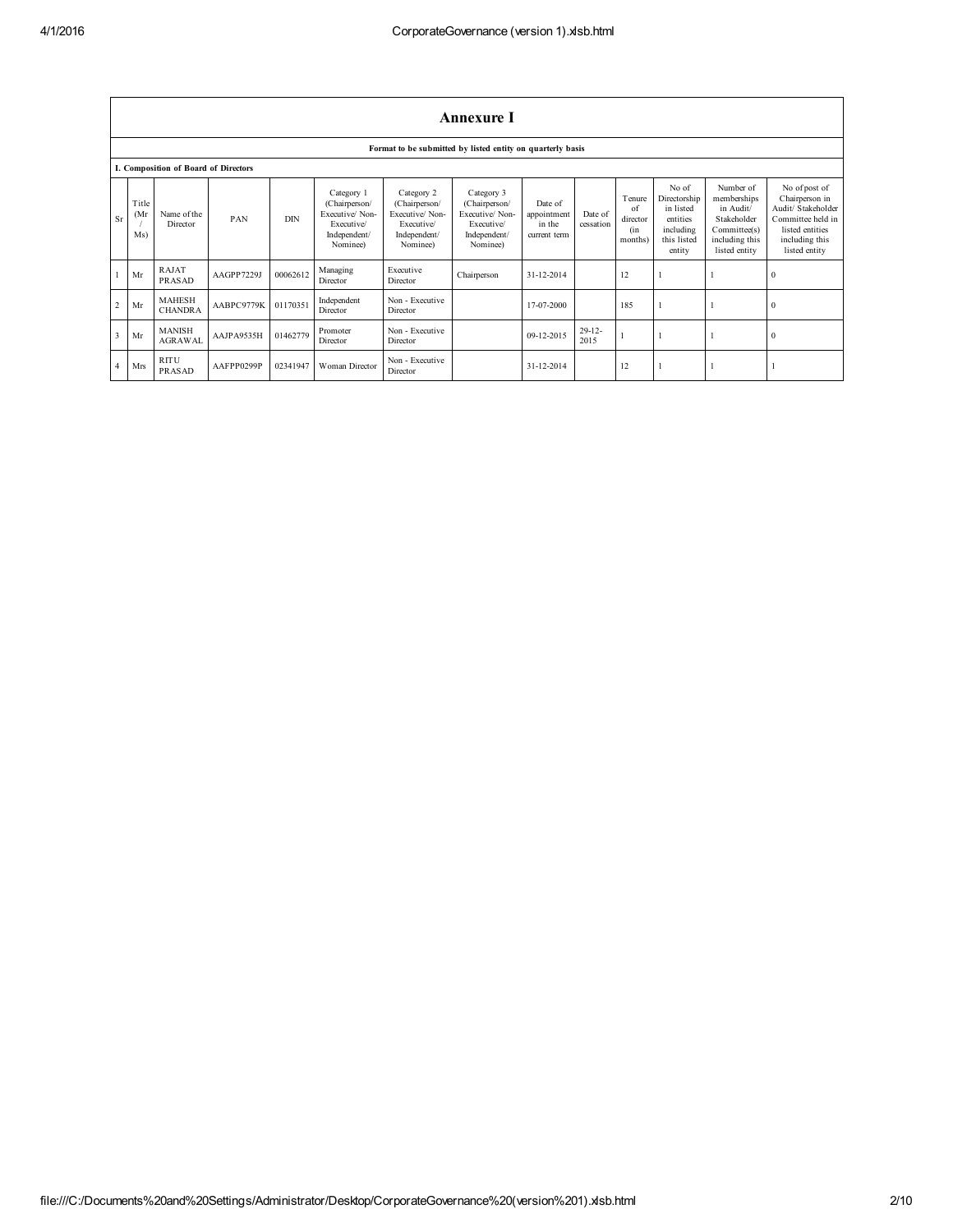|                | <b>Annexure 1</b>                                |                                                                  |                                                                              |                                                                              |                                                                              |  |
|----------------|--------------------------------------------------|------------------------------------------------------------------|------------------------------------------------------------------------------|------------------------------------------------------------------------------|------------------------------------------------------------------------------|--|
|                | <b>II. Composition of Committees</b>             |                                                                  |                                                                              |                                                                              |                                                                              |  |
| <b>Sr</b>      | Name Of<br>Committee                             | Name of Committee<br>members                                     | Category 1 (Chairperson/<br>Executive/Non-Executive/<br>Independent/Nominee) | Category 2 (Chairperson/<br>Executive/Non-Executive/<br>Independent/Nominee) | Category 3 (Chairperson/<br>Executive/Non-Executive/<br>Independent/Nominee) |  |
|                | Audit<br>Committee                               | RITU PRASAD,<br><b>MAHESH</b><br>CHANDRA, RAJAT<br><b>PRASAD</b> | Chairperson                                                                  |                                                                              |                                                                              |  |
| $\overline{2}$ | Nomination<br>and<br>remuneration<br>committee   | RITU PRASAD,<br><b>MAHESH</b><br>CHANDRA, RAJAT<br><b>PRASAD</b> | Member                                                                       |                                                                              |                                                                              |  |
| 3              | <b>Stakeholders</b><br>Relationship<br>Committee | RITU PRASAD,<br><b>MAHESH</b><br>CHANDRA, RAJAT<br><b>PRASAD</b> | Member                                                                       |                                                                              |                                                                              |  |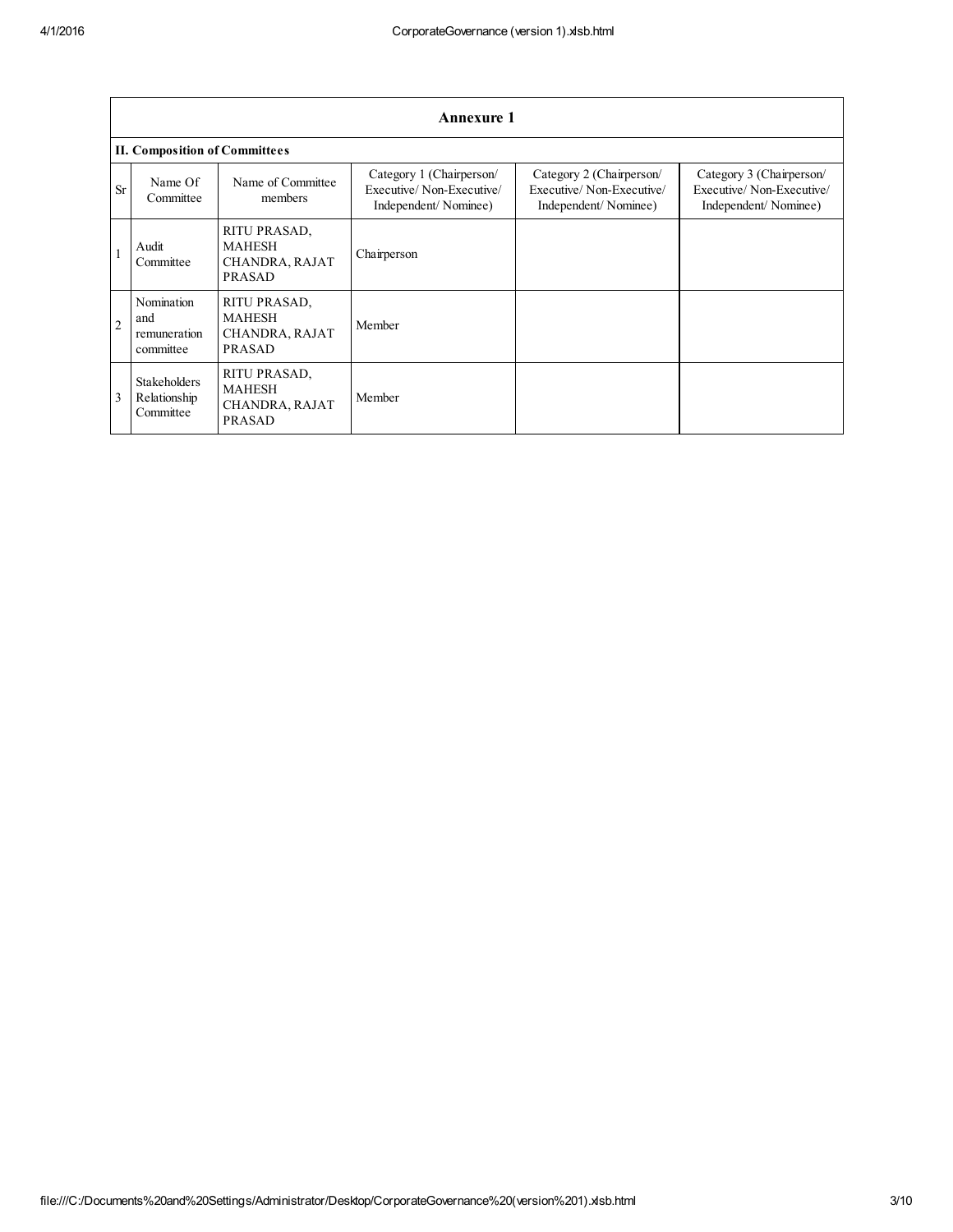|                 | Annexure 1                                             |                                                          |                                                                |  |  |  |  |
|-----------------|--------------------------------------------------------|----------------------------------------------------------|----------------------------------------------------------------|--|--|--|--|
|                 | <b>III. Meeting of Board of Directors</b>              |                                                          |                                                                |  |  |  |  |
| <b>Sr</b>       | Date(s) of meeting (if any) in the<br>previous quarter | $Date(s)$ of meeting (if any) in the<br>relevant quarter | Maximum gap between any two consecutive (in<br>number of days) |  |  |  |  |
| $\mathbf{1}$    | 04-08-2015                                             | 17-11-2015                                               |                                                                |  |  |  |  |
| $\overline{2}$  | 28-08-2015                                             | $05 - 12 - 2015$                                         |                                                                |  |  |  |  |
| $\overline{3}$  |                                                        | 09-12-2015                                               |                                                                |  |  |  |  |
| $\overline{4}$  |                                                        | 19-12-2015                                               |                                                                |  |  |  |  |
| $5\overline{)}$ |                                                        | 29-12-2015                                               |                                                                |  |  |  |  |
| 6               |                                                        | 31-12-2015                                               |                                                                |  |  |  |  |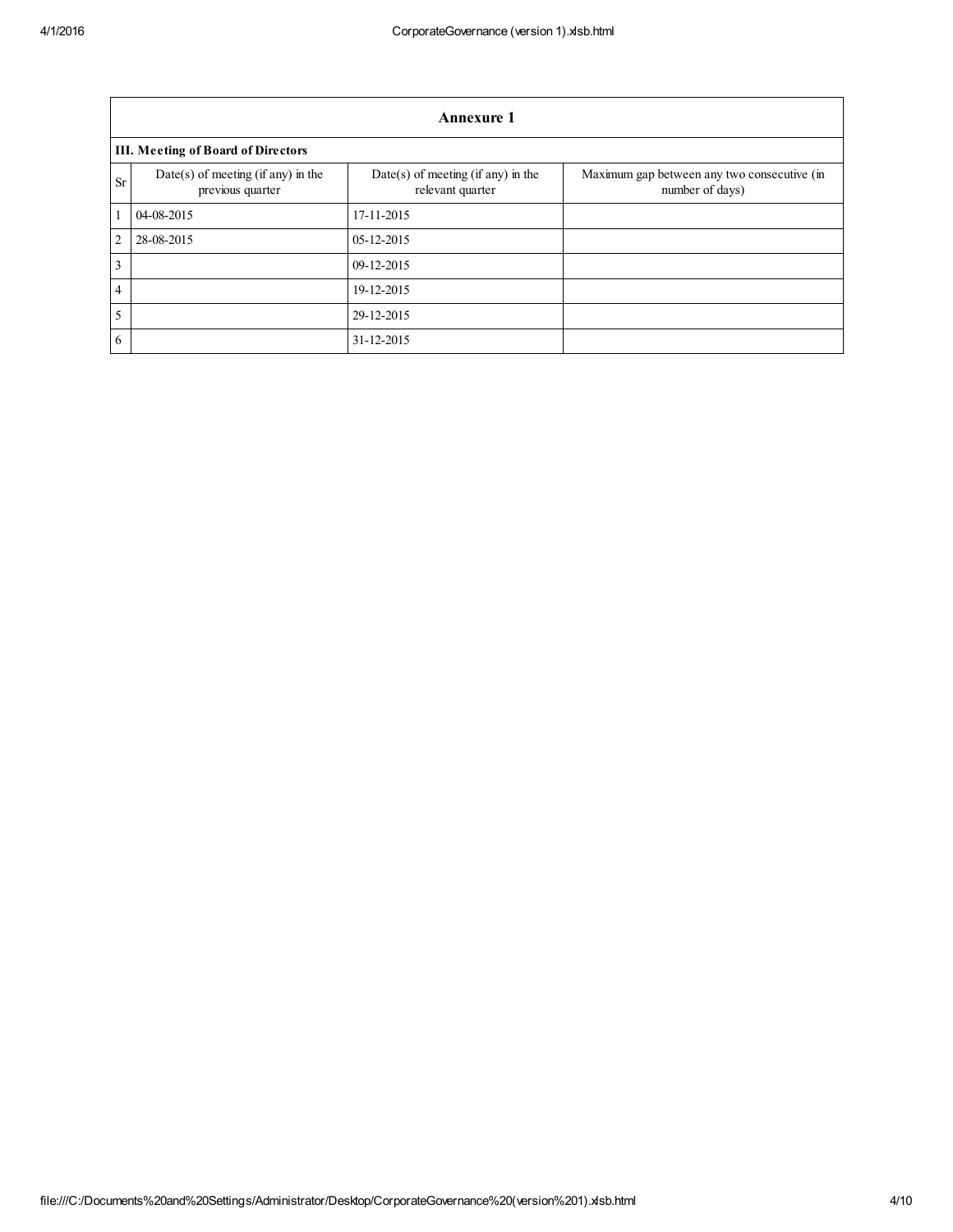|           | <b>Annexure 1</b>                                |                                                                     |                                                     |                                           |                                                                     |                                                                            |  |
|-----------|--------------------------------------------------|---------------------------------------------------------------------|-----------------------------------------------------|-------------------------------------------|---------------------------------------------------------------------|----------------------------------------------------------------------------|--|
|           | <b>IV. Meeting of Committees</b>                 |                                                                     |                                                     |                                           |                                                                     |                                                                            |  |
| <b>Sr</b> | Name of<br>Committee                             | $Date(s)$ of meeting of<br>the committee in the<br>relevant quarter | Whether<br>requirement of<br>Ouorum met<br>(Yes/No) | Requirement<br>of Quorum<br>met (details) | $Date(s)$ of meeting of<br>the committee in the<br>previous quarter | Maximum gap between any<br>two consecutive meetings (in<br>number of days) |  |
|           | Audit<br>Committee                               | 14-11-2015                                                          | Yes                                                 |                                           | 28-08-2015                                                          |                                                                            |  |
| 2         | Nomination and<br>remuneration<br>committee      |                                                                     |                                                     |                                           |                                                                     |                                                                            |  |
| 3         | <b>Stakeholders</b><br>Relationship<br>Committee |                                                                     |                                                     |                                           |                                                                     |                                                                            |  |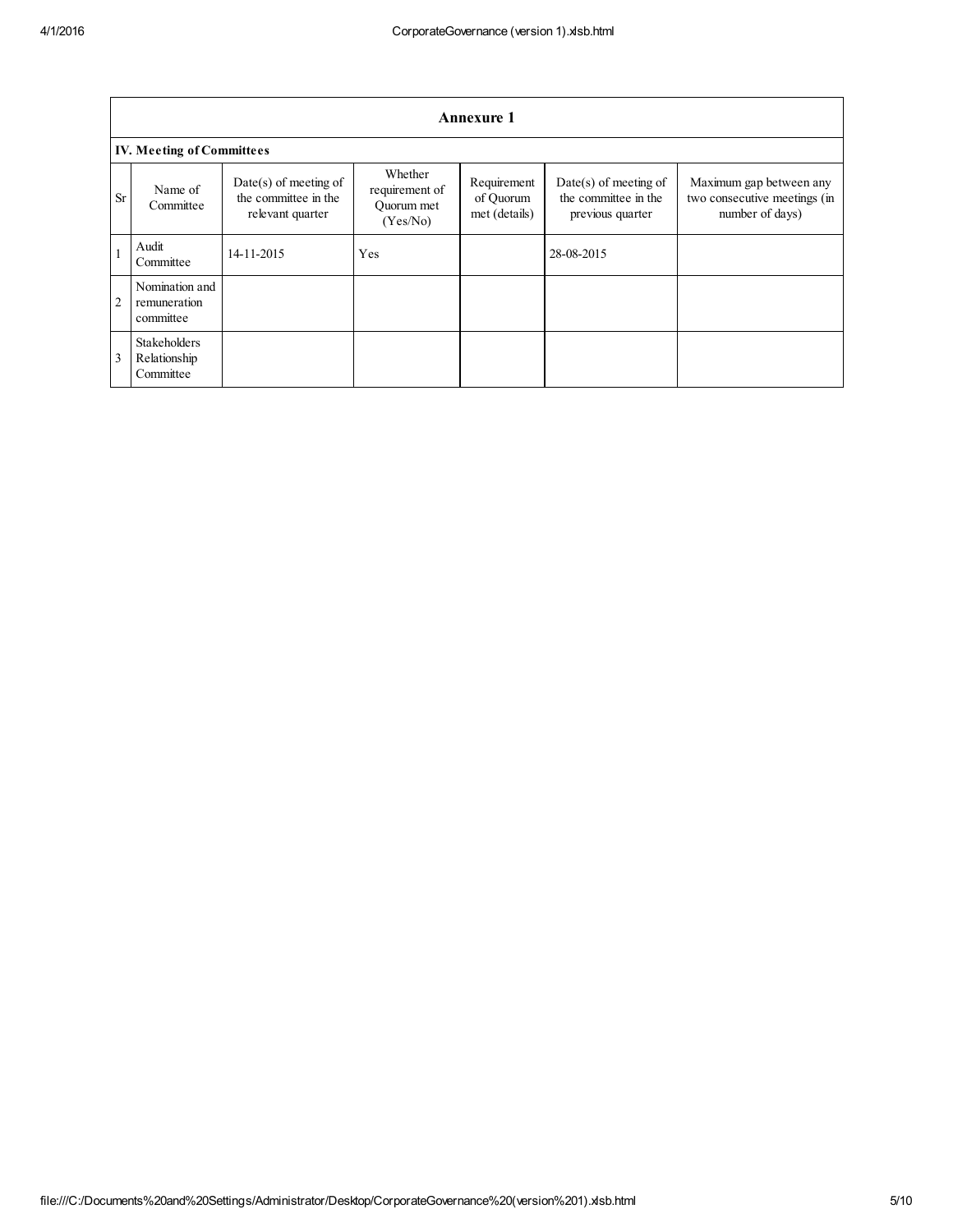|           | Annexure 1                                                                                                |                                  |                                                                    |  |  |  |
|-----------|-----------------------------------------------------------------------------------------------------------|----------------------------------|--------------------------------------------------------------------|--|--|--|
|           | V. Related Party Transactions                                                                             |                                  |                                                                    |  |  |  |
| <b>Sr</b> | Subject                                                                                                   | Compliance status<br>(Yes/No/NA) | If status is "No" details of non-<br>compliance may be given here. |  |  |  |
|           | Whether prior approval of audit committee obtained                                                        | NA                               |                                                                    |  |  |  |
| 2         | Whether shareholder approval obtained for material RPT                                                    | NA                               |                                                                    |  |  |  |
| 3         | Whether details of RPT entered into pursuant to omnibus approval have<br>been reviewed by Audit Committee | NA                               |                                                                    |  |  |  |
|           | Any other information to be provided                                                                      |                                  |                                                                    |  |  |  |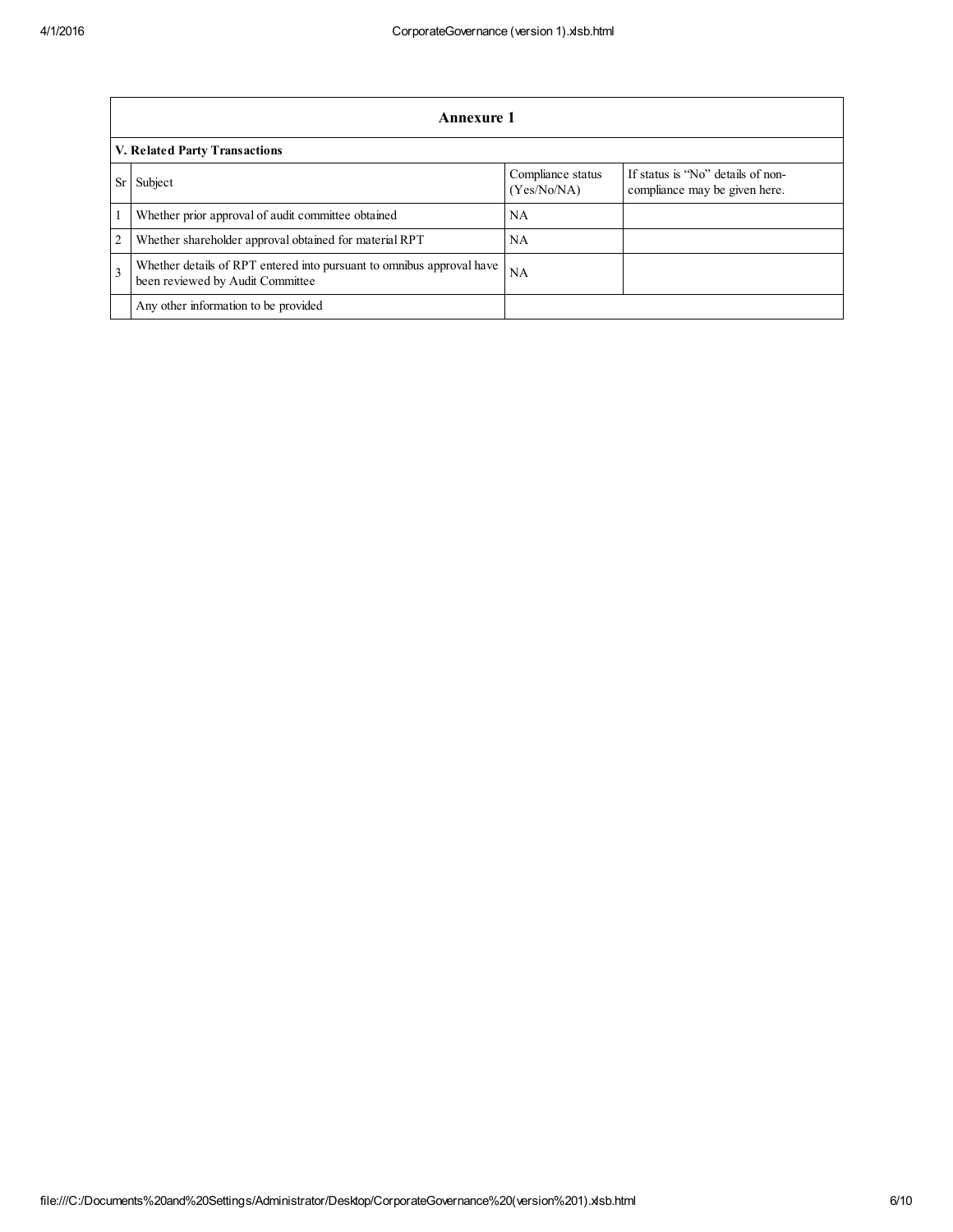|                | Annexure 1                                                                                                                                                                                                      |                               |  |  |
|----------------|-----------------------------------------------------------------------------------------------------------------------------------------------------------------------------------------------------------------|-------------------------------|--|--|
|                | VI. Affirmations                                                                                                                                                                                                |                               |  |  |
| Sr             | Subject                                                                                                                                                                                                         | Compliance<br>status (Yes/No) |  |  |
|                | The composition of Board of Directors is in terms of SEBI (Listing obligations and disclosure requirements) Regulations,<br>2015                                                                                | Yes                           |  |  |
| $\overline{2}$ | The composition of the following committees is in terms of SEBI(Listing obligations and disclosure requirements)<br>Regulations, 2015 a. Audit Committee                                                        | <b>Yes</b>                    |  |  |
| 3              | The composition of the following committees is in terms of SEBI(Listing obligations and disclosure requirements)<br>Regulations, 2015. b. Nomination & remuneration committee                                   | Yes                           |  |  |
| $\overline{4}$ | The composition of the following committees is in terms of SEBI(Listing obligations and disclosure requirements)<br>Regulations, 2015. c. Stakeholders relationship committee                                   | Yes                           |  |  |
| 5              | The composition of the following committees is in terms of SEBI(Listing obligations and disclosure requirements)<br>Regulations, 2015. d. Risk management committee (applicable to the top 100 listed entities) | N <sub>0</sub>                |  |  |
| 6              | The committee members have been made aware of their powers, role and responsibilities as specified in SEBI (Listing<br>obligations and disclosure requirements) Regulations, 2015.                              | Yes                           |  |  |
| $\overline{7}$ | The meetings of the board of directors and the above committees have been conducted in the manner as specified in<br>SEBI (Listing obligations and disclosure requirements) Regulations, 2015.                  | Yes                           |  |  |
|                |                                                                                                                                                                                                                 |                               |  |  |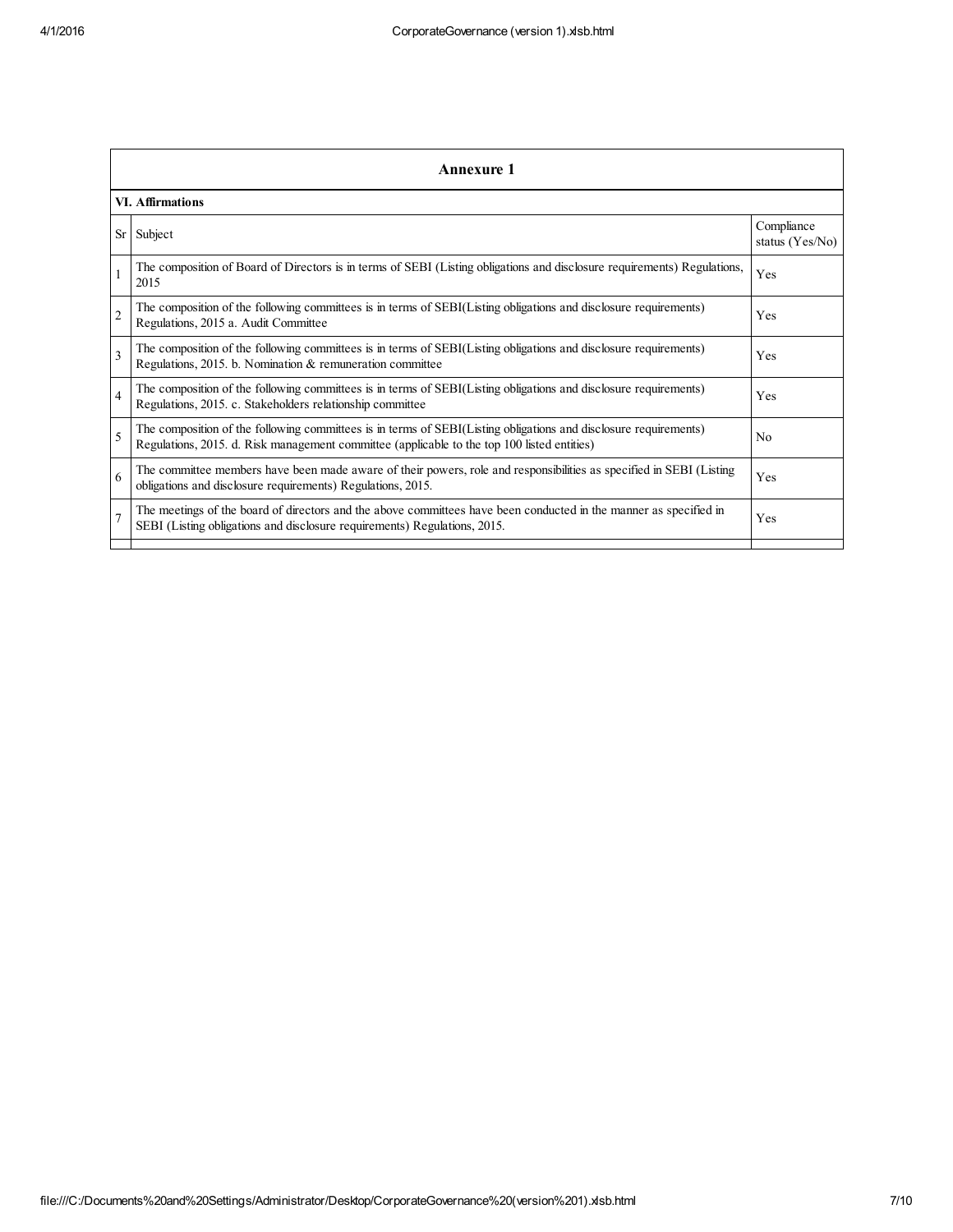|                          | <b>Annexure III</b>                                                                                                                                                                  |                                              |                                     |                                                                      |  |  |
|--------------------------|--------------------------------------------------------------------------------------------------------------------------------------------------------------------------------------|----------------------------------------------|-------------------------------------|----------------------------------------------------------------------|--|--|
|                          | Format to be submitted by listed entity at the end of 6 months after end of financial year along-with second quarter report of next<br>financial year                                |                                              |                                     |                                                                      |  |  |
|                          | <b>I.</b> Affirmations                                                                                                                                                               |                                              |                                     |                                                                      |  |  |
|                          | Sr Broad heading                                                                                                                                                                     | Regulation<br>Number                         | Compliance<br>status<br>(Yes/No/NA) | If status is "No" details of<br>non-compliance may be<br>given here. |  |  |
|                          | Copy of the annual report including balance sheet, profit and loss account,<br>directors report, corporate governance report, business responsibility report<br>displayed on website | 46(2)                                        | Yes                                 |                                                                      |  |  |
| $\sqrt{2}$               | Presence of Chairperson of Audit Committee at the Annual General<br>Meeting                                                                                                          | 18(1)(d)                                     | Yes                                 |                                                                      |  |  |
| $\overline{\mathcal{E}}$ | Presence of Chairperson of the nomination and remuneration committee at<br>the annual general meeting                                                                                | 19(3)                                        | Yes                                 |                                                                      |  |  |
| 4                        | Whether "Corporate Governance Report" disclosed in Annual Report                                                                                                                     | $34(3)$ read with<br>para C of<br>Schedule V | Yes                                 |                                                                      |  |  |
|                          | Any other information to be provided                                                                                                                                                 |                                              |                                     |                                                                      |  |  |